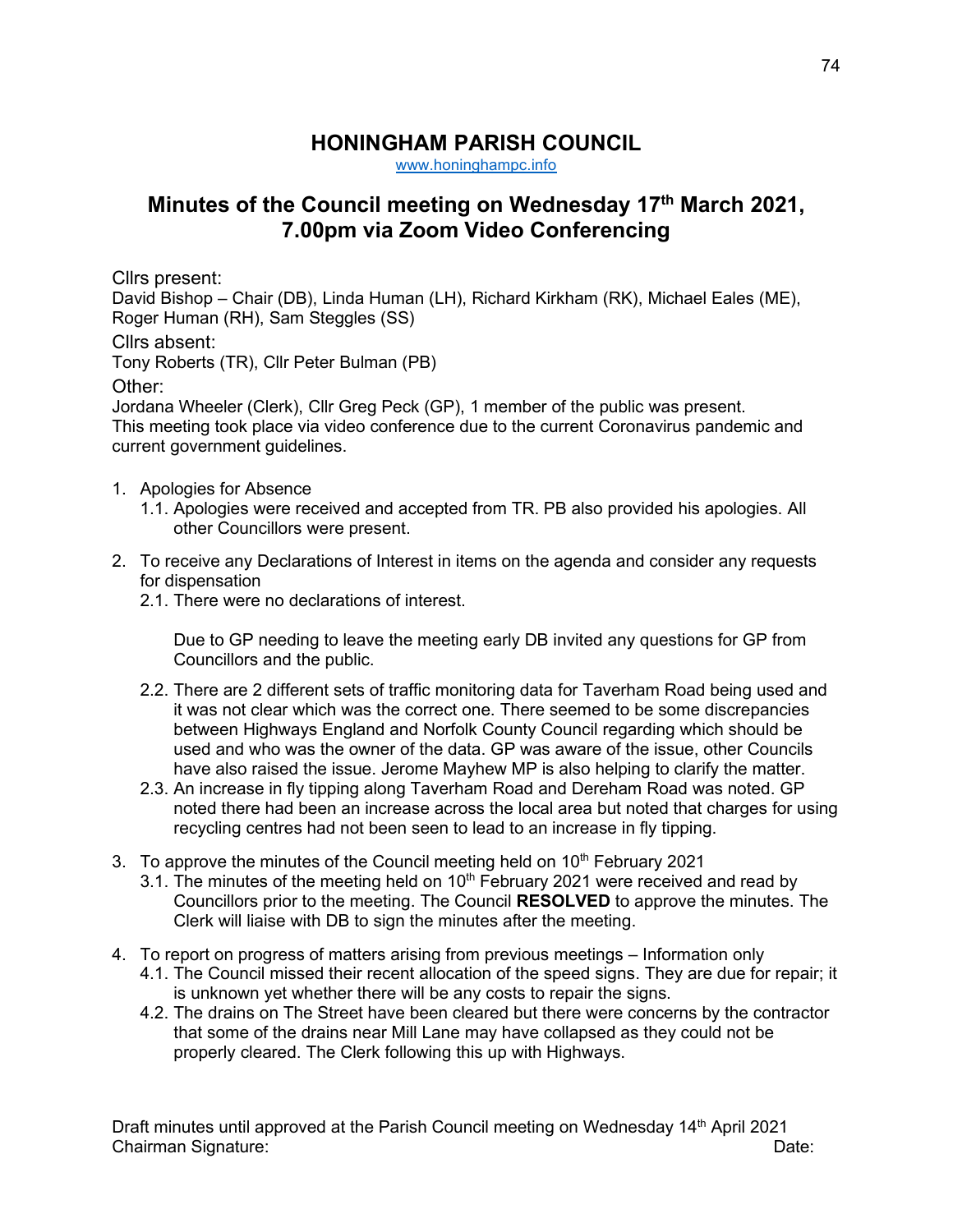5. Finance - To review and approve the bank reconciliation for February 2021 and approve payments for the following:

The Council reviewed the bank reconciliation. RK queried when options for spending the CIL money would be considered, the Clerk advised this should be considered as soon as possible in the new financial year. A further additional water bill has been received. This has been queried with Anglian Water as the water was disconnected in Sept 2019. Anglian Water are investigating the closure of the account and removal of the water meter. The Council **RESOLVED** to approve the payments.

|     | Description                                                 | Payment<br>Type/Cheque<br>Number | mount   |
|-----|-------------------------------------------------------------|----------------------------------|---------|
| 5.1 | Norfolk Parish Training & Support - Subscription<br>2021-22 | <b>BACS</b>                      | £87.90  |
| 5.2 | Jordana Wheeler - Expenses Feb 2021                         | <b>BACS</b>                      | £127.08 |

- 6. To agree the Asset Register for 2021-22
	- 6.1. The Clerk noted the updates to the asset register including the removal of the Bowls Club, the addition of the new slide. Some equipment is still pending sale following the removal of the Bowls Club. DB noted these had been advertised and it was hoped they would sell soon. The Council **RESOLVED** to approve the asset register for 2021-22.
- 7. To agree the Risk Management Policy for 2021-22
	- 7.1. The Clerk noted the only significant change was the removal of the Bowls Club building and a proposed increase to the risk factor for meetings. Since the demolition of the Bowls Club there is no suitable alternative venue in the village should the village hall ever be unavailable for meetings. SS offered use of buildings at the Goat Shed as an alternative venue. The Council **RESOLVED** to approve the Risk Management Policy 2021-22 with the amended meeting venues as discussed.
- 8. To consider installing a dog waste bin at the Colton Road/Grange Lane junction
	- 8.1. SS noted an increase in dog fouling along Colton Road since lockdown. SS organises weekly litter picks along Colton Road and dog waste is also being left on verges in plastic bags. The problem is compounded by the increase in walkers. A proposed location was hallway along Colton Road where walkers access Grange Lane.
	- 8.2. Additional locations proposed were at the bottom of Mill Lane and near the playing field. The Council **RESOLVED** to install 3 dog bins in the locations proposed.
	- 8.3. The Clerk summarised the costs of purchasing the bins and having them emptied. SS enquired if CIL money could pay for them. The Clerk will clarify this and confirm before purchasing the bins.
- 9. To receive an update on the latest Norwich Western Link Local Liaison group meetings
	- 9.1. RK attended the recent meeting. There are still concerns from some local Councils that traffic in local parishes will still increase following the completion of the A47 and the Norwich Western Link. This depends on which set of traffic data is referenced.
	- 9.2. It was agreed that due to the level of detail some Councils wish to discuss the traffic modelling data that it would no longer be discussed in the local liaison meetings and Norfolk County Council (NCC) would hold separate meetings with those Councils who

Draft minutes until approved at the Parish Council meeting on Wednesday 14<sup>th</sup> April 2021 Chairman Signature: Date: